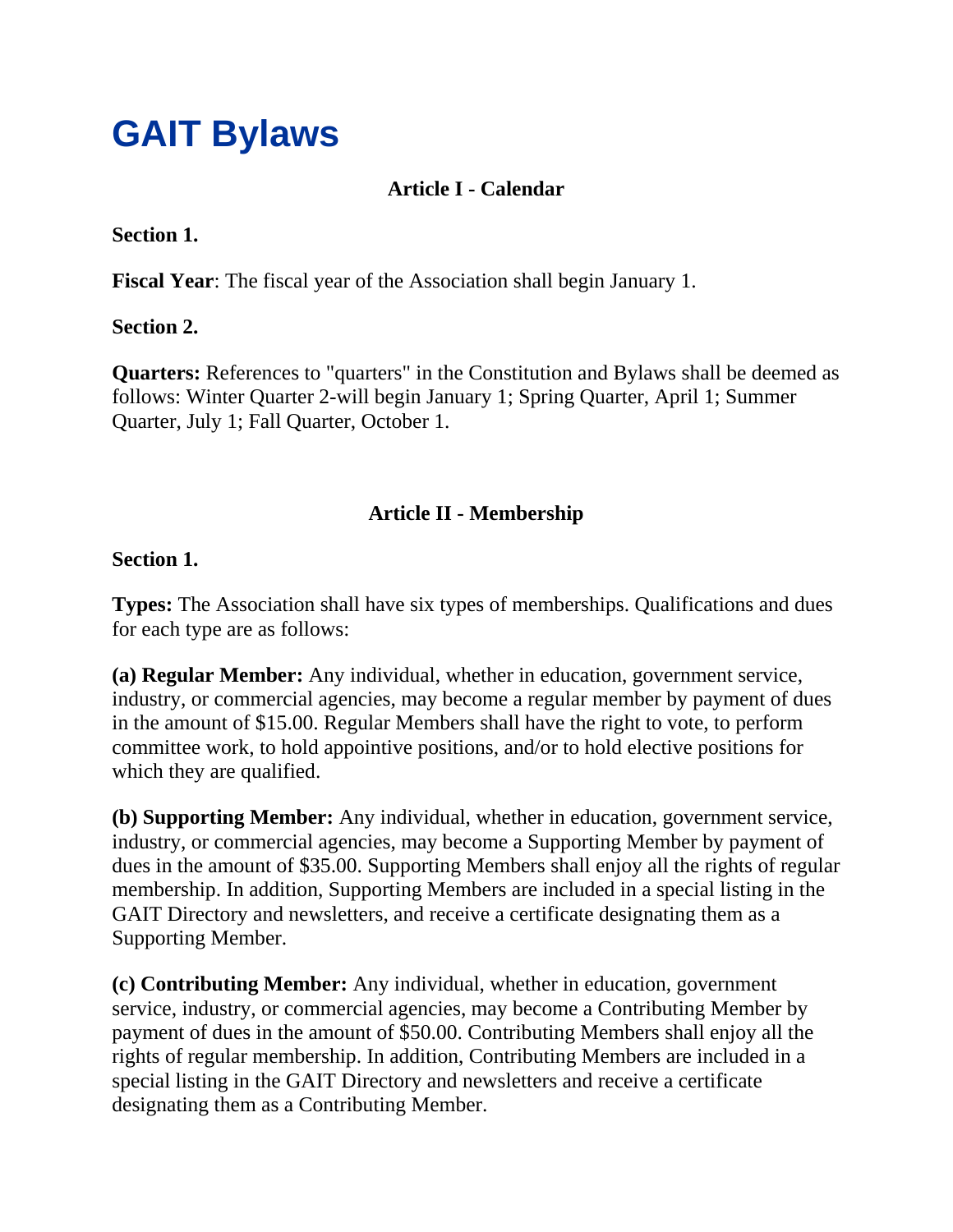**(d) Contributing Organization:** Any organization, upon payment of \$125, may designate up to two employees as regular GAIT members. In addition, the organization will receive special listing in the GAIT Membership Directory and the GAIT newsletter, and a certificate of recognition.

**(e) Sponsoring Organization:** Any organization, upon payment of \$250, may designate up to three employees as regular GAIT members. In addition, the organization will receive special listing in the GAIT Membership Directory and the GAIT newsletter, a certificate of recognition, and complimentary space in the GAIT newsletter for a promotional message.

**(f) Student Member:** Any full-time student who is actively pursuing a degree may join the Association for a period of two years at the rate of \$5.00 per year. Student members shall have the right to vote, to perform committee work, to hold appointed positions, and/or to hold elective positions for which they are qualified.

**(g) Paraprofessionals and Retired Professionals:** Any paraprofessional or retired professional may join the Association at the rate of \$5.00 per year. Paraprofessionals or retired professionals shall have the right to vote, to perform committee work, to hold appointed positions, and/or to hold elective positions for which they are qualified.

## **Section 2.**

**Membership Term:** The membership year shall be January 1 through December 31.

## **Article III - Officers**

## **Section 1.**

**Qualifications:** Any member of the Association is qualified to hold an elective or a ppointed position. However, any member nominated for the office of president or president-elect must hold membership in AECT during their term of service.

# **Section 2.**

**Nomination and Elections:** Nominations for Officers shall be made in accordance with Article III, Section 2-b of the Constitution. The election of Officers shall be by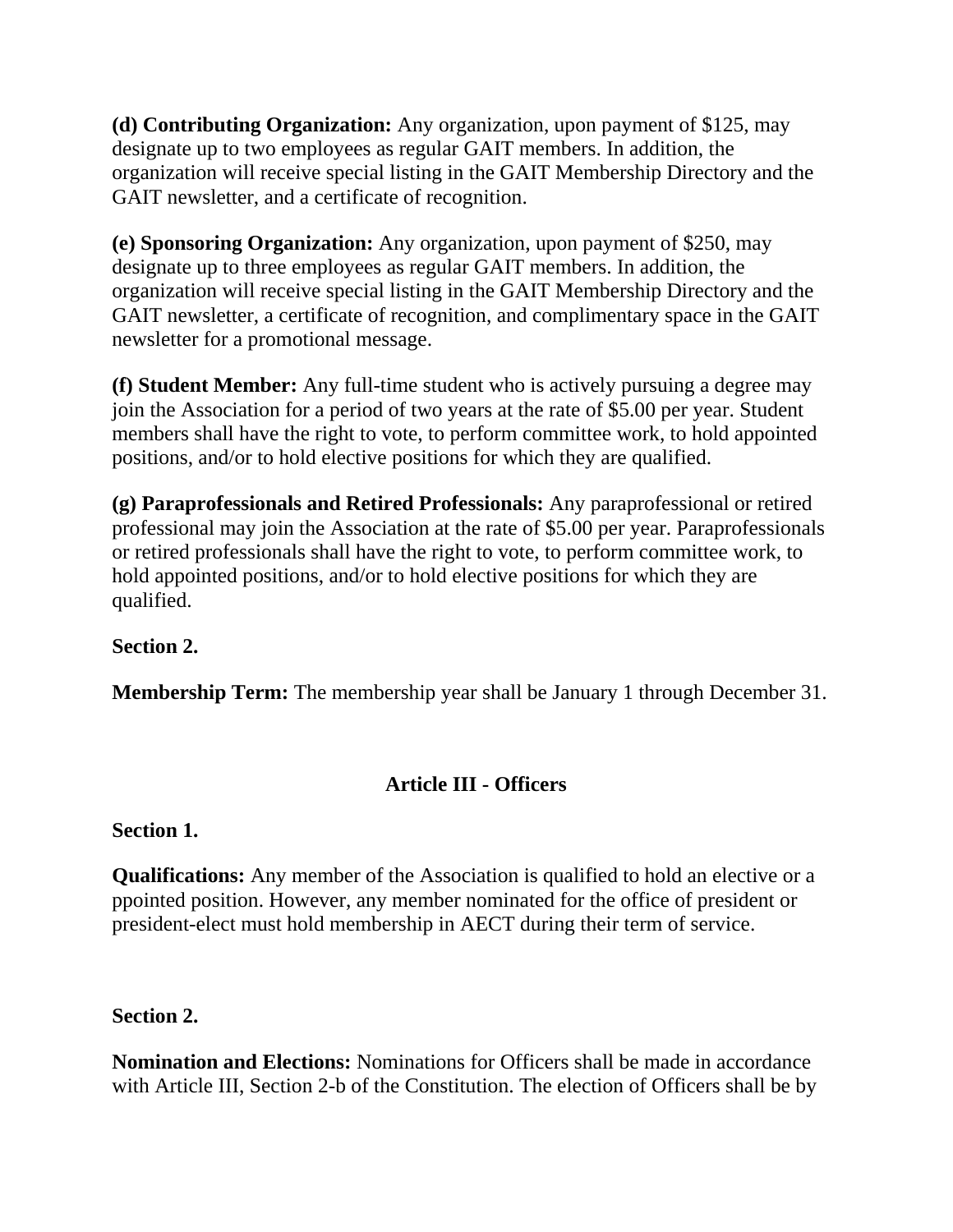mail ballot, which is to take place during Fall Quarter, the specific date to be set by the Board. Four weeks from the date of mailing will be the deadline for receipt of the completed ballots. The Nominations and Elections Committee will count the ballots and notify the Board of the results. The nominee receiving a plurality of the votes cast for each office shall be declared the winner. Tie votes shall be resolved by a vote of the Board.

# **Section 3.**

## **Term of Office and Duties:**

**(a) President-Elect:** The President-Elect shall be elected for a one-year term. The President-Elect shall assume the duties of the President in the absence of the President. The President-Elect shall be an ex-officio, non-voting member of each committee. The President-Elect shall serve as Program Chair and Representative to the Georgia Council of Media Organizations.

**(b) President:** The President shall be the person elected as President-Elect by the membership the previous year. The President shall be the executive head of the Association and shall preside at all general meetings of the Association and at all Board meetings. The President shall be an ex-officio, non-voting member of each committee.

**(c) Secretary:** The Secretary shall be the person elected in alternate years from the election of the Treasurer and shall serve a two-year term. The Secretary shall be the official recorder for the Board and for the Association. The Secretary shall handle correspondence as requested by the Board, maintain a record of the minutes of the Board meetings, maintain a record of official Board policies, and other duties as determined by the Board. A report of all Board meetings will be carried in the subsequent newsletter or journal.

**(d) Treasurer:** The Treasurer shall be elected in alternate years from the election of the Secretary and shall serve a two-year term. The Treasurer shall maintain records with respect to all fiscal matters of the Association and receive and dispense all funds as authorized by the Board. A financial statement shall be presented at each regular Board meeting and at the Statewide Membership meeting. An annual fiscal report shall be included in the next newsletter or journal following the close of the calendar year; an audit shall be performed by the Executive Committee at the close of the calendar year. The Treasurer may also perform other duties as determined by the Board.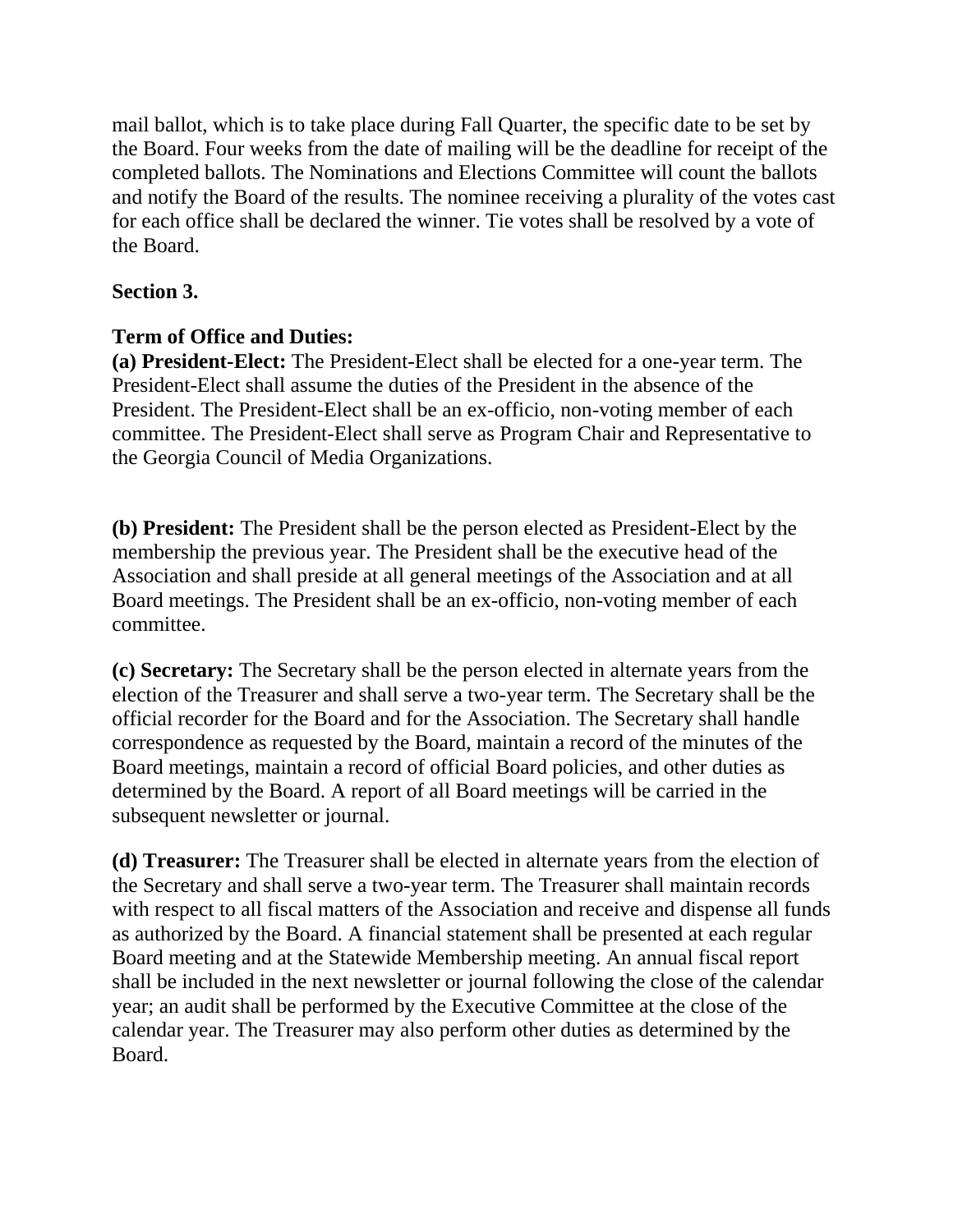**(e) Past President:** The past President is the Immediate Past President of the Association who serves as an ex-officio, non-voting member of the Board and also chairs the Past Presidents' Council for one year immediately following his or her term as President. The Past President shall also serve as Chair of the Nominations and Elections Committee and shall be responsible for preparing, distributing, and counting the ballots.

# **Article IV - Board of Directors**

## **Section I.**

# **Composition:**

**(a)** The President of the Association. The President shall be the Chairman of the Board and shall have the power to vote only when a tie vote must be decided.

**(b)** The President-elect of the Association. The President-elect shall be a voting member of the Board.

**(c)** The Secretary of the Association. The Secretary shall act as Secretary of the Board and as a voting member of the Board.

**(d)** The Treasurer of the Association. The Treasurer shall be a voting member of the Board.

**(e)** The Director of Membership and Affiliate Relations shall be a voting member of the Board.

**(f)** The Managing Editor of the Association's official publication. The Managing Editor shall be a voting member of the Board.

**(g)** Six voting representatives elected by the membership as follows: one for higher education Programs, one for K-12 programs, one for commercial firms, and three atlarge.

**(h)** The immediate Past-President, the President-Elect, and Committee Chairmen (except the Chair of Membership and Affiliate Relations) shall serve as ex-officio members of the Board, without power to vote but with authority to bring questions before the Board.

## **Section 2.**

**Quorum**: A quorum for a meeting of the Board shall consist of five voting members.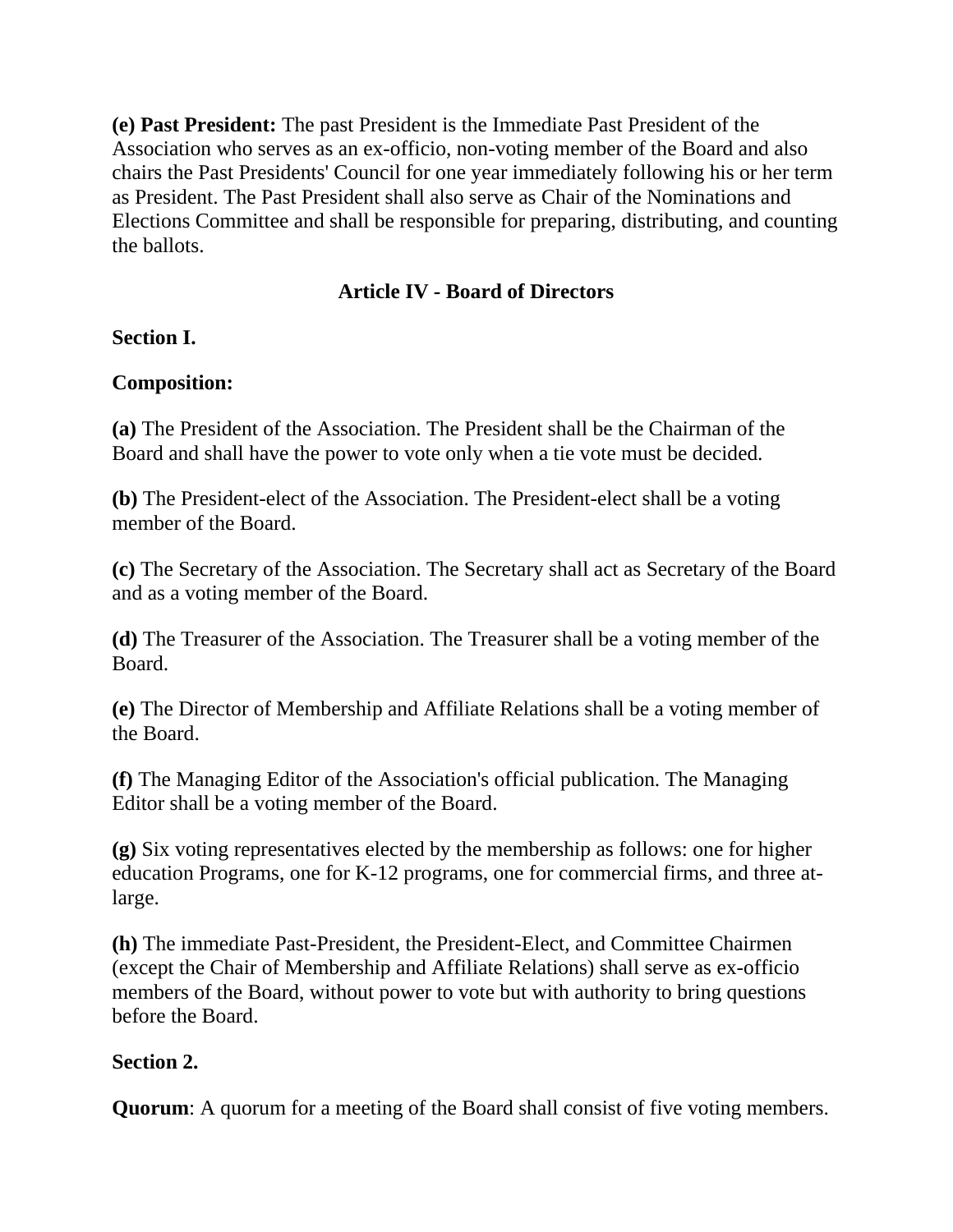### **Section 3.**

**Nominations Elections:** The nomination and election procedure for the elected representative posts on the Board shall be conducted at the same time and in the same manner as for the Officers.

## **Section 4.**

**Term of Office and Duties:** Elected Board representatives shall be elected for staggered terms of two years each. The election for designated posts shall be held in alternate Years from the election for at-large posts. Officers and elected representatives, functioning as the Board of Directors, shall be responsible for approving the official budget of the Association, for appointing committee chairmen or committee members as specified in the Bylaws, for receiving and acting upon the recommendations of the various committees, and for performing other necessary duties to insure the efficient and effective functioning of the Association.

# **Article V - Meetings**

#### **Section 1.**

**Board of Directors:** There will be a minimum of two meetings of the Board per year, to be held semi-annually. The specific time and place of the meetings are to be determined by the Executive Committee.

#### **Section 2.**

**Statewide Membership:** There will be a minimum of one meeting of the membership per year. A specific time and place for the meeting is to be determined by the Board of Directors.

#### **Section 3.**

**Call of Meetings:** Board meetings and general membership meetings may be called

**(a)** by action of the Executive Committee,

**(b)** by action of the Board of Directors, or

**(c)** by signed petition of ten percent of the membership. In all cases, every member entitled to attend the meeting must be informed in advance.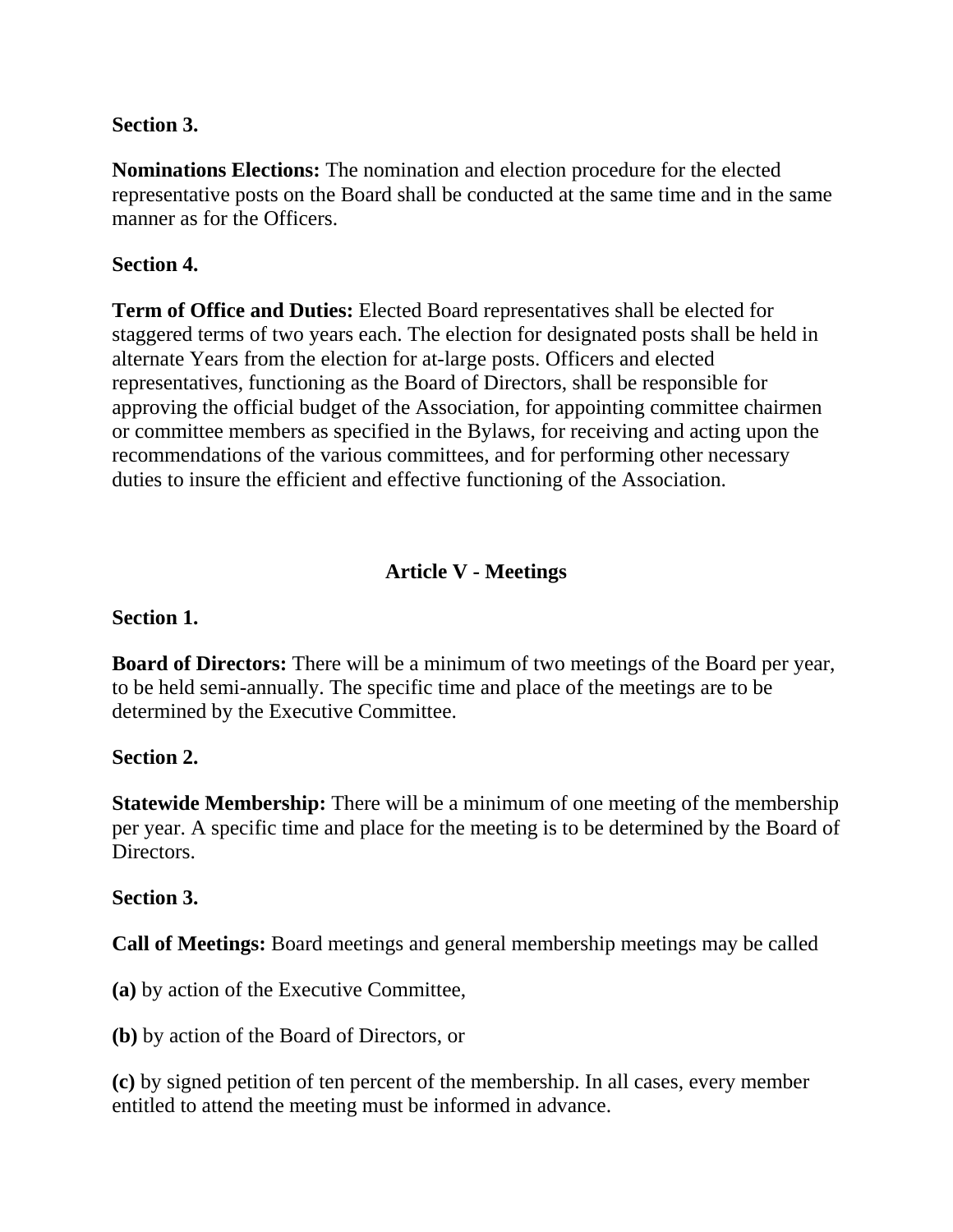## **Article VI - Committees**

#### **Section 1.**

**Standing Committees:** The Association shall have the following standing committees, which may receive specific charges in addition to the general charges listed. All standing committee chainmen and committee members shall be selected no later than January 1, and shall serve until successors are named the following year.

**(a) Publications:** The chairman shall be appointed by the Board and shall serve as Newsletter Editor. All members holding official positions on the GAIT newsletter shall be members of the Publications Committee. The committee shall establish guidelines for GAIT publications and shall recommend, for Board approval, the types and frequencies of publications.

**(b) Membership and Affiliate Relations:** The chairman shall be appointed by the Board and shall serve as the Director of Membership and Affiliate Relations for the Association and as liaison with the AECT membership committee; the chairman shall select committee members. The committee shall plan and conduct activities to stimulate the expansion of both GAIT and AECT membership in the state, including developing a mailing list of potential members; shall maintain and publish the official membership roster, send renewal notices, and membership cards.

**(c) Nominations and Elections:** The President-Elect shall serve as chairman and shall select committee members. The Committee shall solicit suggestions for possible candidates for Officers and Board representatives; shall determine the eligibility of nominees and ascertain that all the nominees are willing to stand for election; shall present a slate of nominees to the Board prior to the mail ballot in the Fall; shall conduct and certify the election results as provided for in Article III of the Bylaws.

**(d) Governmental Relations:** The chairman shall be appointed by the Board and shall serve as the state liaison with the AECT Governmental Relations Committee; the chairman shall select committee members. The committee shall monitor legislative actions at the state and national levels which might affect the field of instructional technology in general and the membership of the Association in particular; shall monitor similar activities on the part of such governmental agencies as the State Department of Education, the Board of Regents, and the U.S. Department of Education; shall establish and maintain methods (such as regular newsletter reports, direct mailings, and telephone networks) to rapidly inform the membership of governmental activities; and shall communicate to the membership actual proposed changes in statute and governmental policy which have a direct bearing on their professional performance.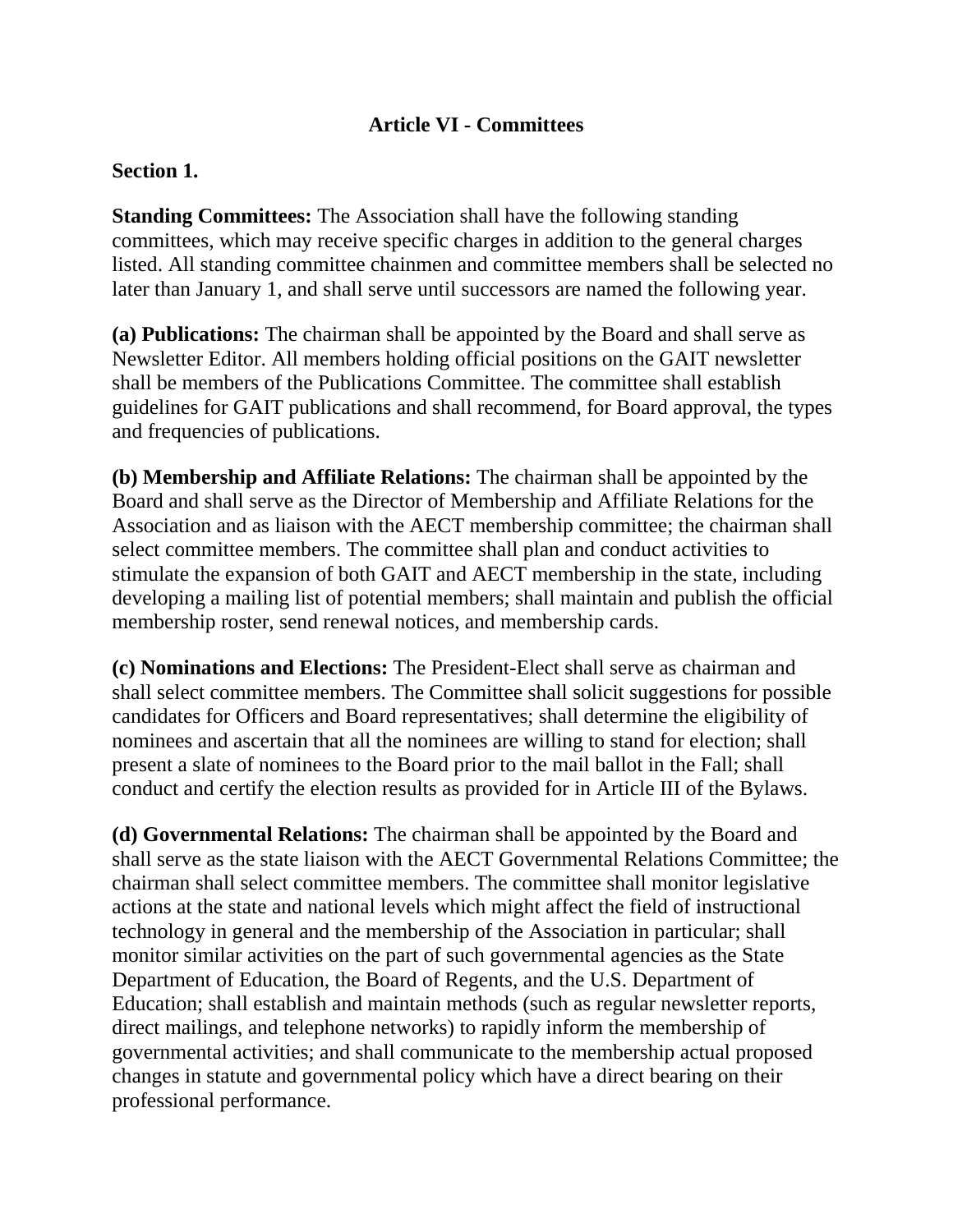**(e) Program:** The chairman shall be appointed by the Board; the chairman shall select committee members. The committee shall review and evaluate past meetings; shall recommend themes, locations, and dates of state meetings for Board approval; shall plan and carry out details of such meetings- including selecting speakers, soliciting presentations and commercial exhibits, scheduling of individual sessions, registration, etc.; shall seek appropriate input to provide for the various functional interests of the Association.

**(f) Leadership Development:** The chairman shall be appointed by the Board and shall serve as state liaison with the AECT Leadership Development Committee; the chairman shall select committee members. The committee shall plan and conduct activities which promote and facilitate the emergence of strong leadership for the Association and for the field of Instructional Technology in Georgia; shall solicit and nominate candidates for AECT scholarships, convention interns, and other AECT leadership functions; shall establish guidelines for and conduct leadership award competition as authorized by the Board.

**(g) Media Festival:** The chairman shall be appointed by the Board; the chainman shall select committee members. The committee shall prepare guidelines, solicit entries, and conduct judging of student-made media production; shall certify entries in AECT national competition.

**(h) Past Presidents' Council:** The chainman shall be the immediate Past President of the Association, the advisory group shall include all past presidents, currently active in the Association, who meet at least once per year at the annual meeting. The Council shall review past, present, and future developments of the Association and make recommendations to the Board. The Council shall serve as a continuing resource for current and future GAIT leaders on the Board and carry out other activities to assist the Association. In the event the Immediate Past President shall be unable to serve, any member of the Council may be designated by the President to assume the duties.

# **Section 2.**

**Ad Hoc Committees:** Ad Hoc Committees may be established by the President and/or the Board of Directors as needed to carry out the goal of the Association. Ad Hoc Committees shall receive a specific charge, shall be given a timetable for activity, shall submit a final written report, and shall be dissolved when the charge has been met.

# **Section 3.**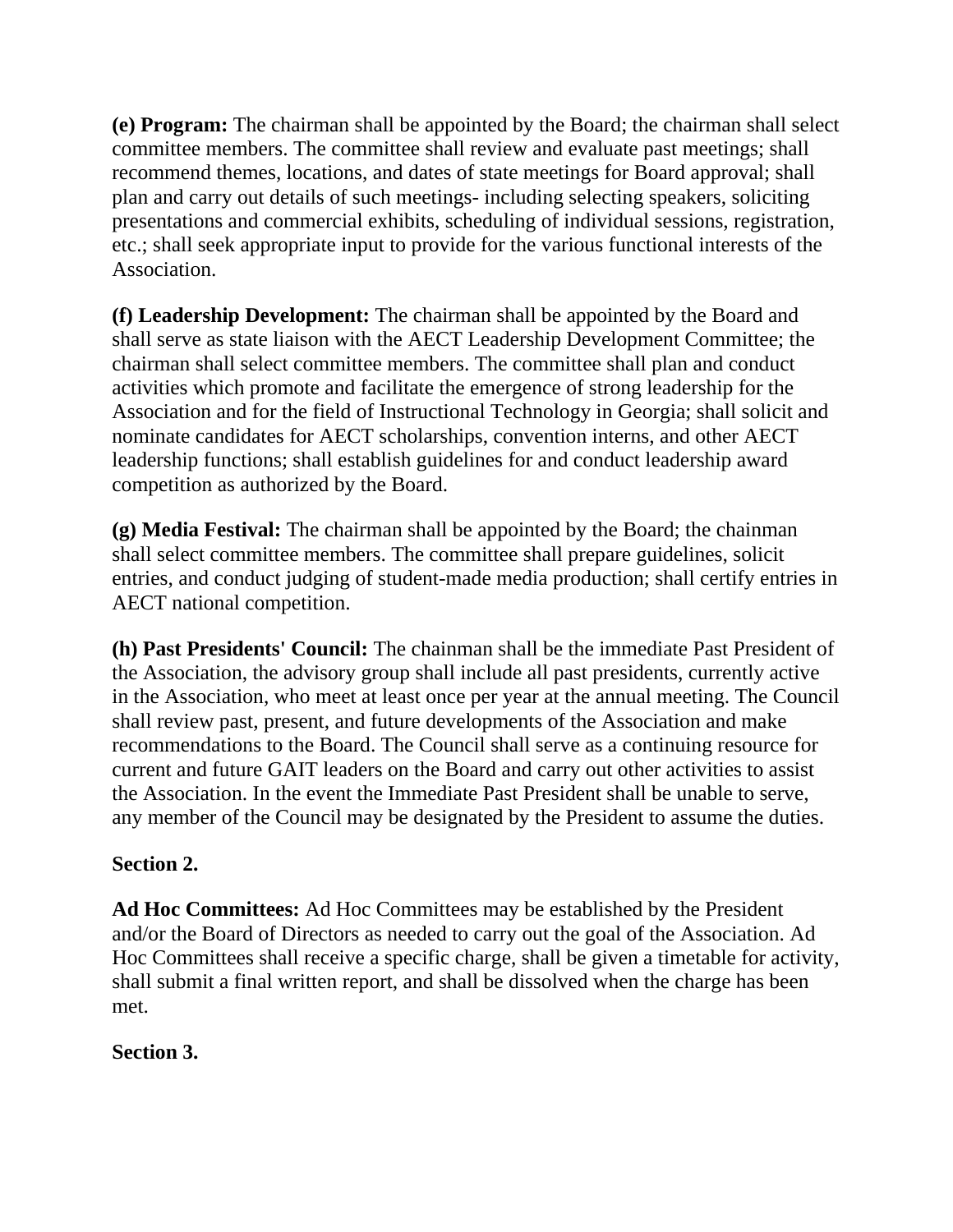**Relationship to Board:** For purposes of organizational planning and development, all committee chairmen (except the Chairman of Membership and Affiliate Relations) are considered to be ex-officio, non-voting members of the Board of Directors.

## **Article VII - Affiliations**

#### **Section 1.**

The Board of Directors may establish policies, guidelines, and privileges relative to other professional groups whose interests and purposes are similar to that of GAIT and who wish to affiliate with the Association. All aspects of such an affiliation shall be subject to approval by the membership.

#### **Section 2.**

The Association, through its Board of Directors, may seek affiliation with other professional groups whose interest and purposes are similar to that of GAIT. All aspects of such an affiliation shall be subject to approval by the membership.

#### **Article VIII - Parliamentary Authority**

Roberts Rules of Order shall govern the Association in all cases to which it can be applied and in which it is not inconsistent with the Constitution, the Bylaws, or special rules of order of the Association.

#### **Article IX - Amendments to Bylaws**

The Bylaws of the Association may be amended by either of the following procedures:

**(a)** Proposals for amending the Bylaws may originate in the Board and such an amendment shall be ratified by two-thirds of the voting Board members present and voting at a meeting of the Board.

**(b)** Proposals for amending the Bylaws may originate by a signed petition submitted to the Board by ten percent of the membership as of the date of submission of the